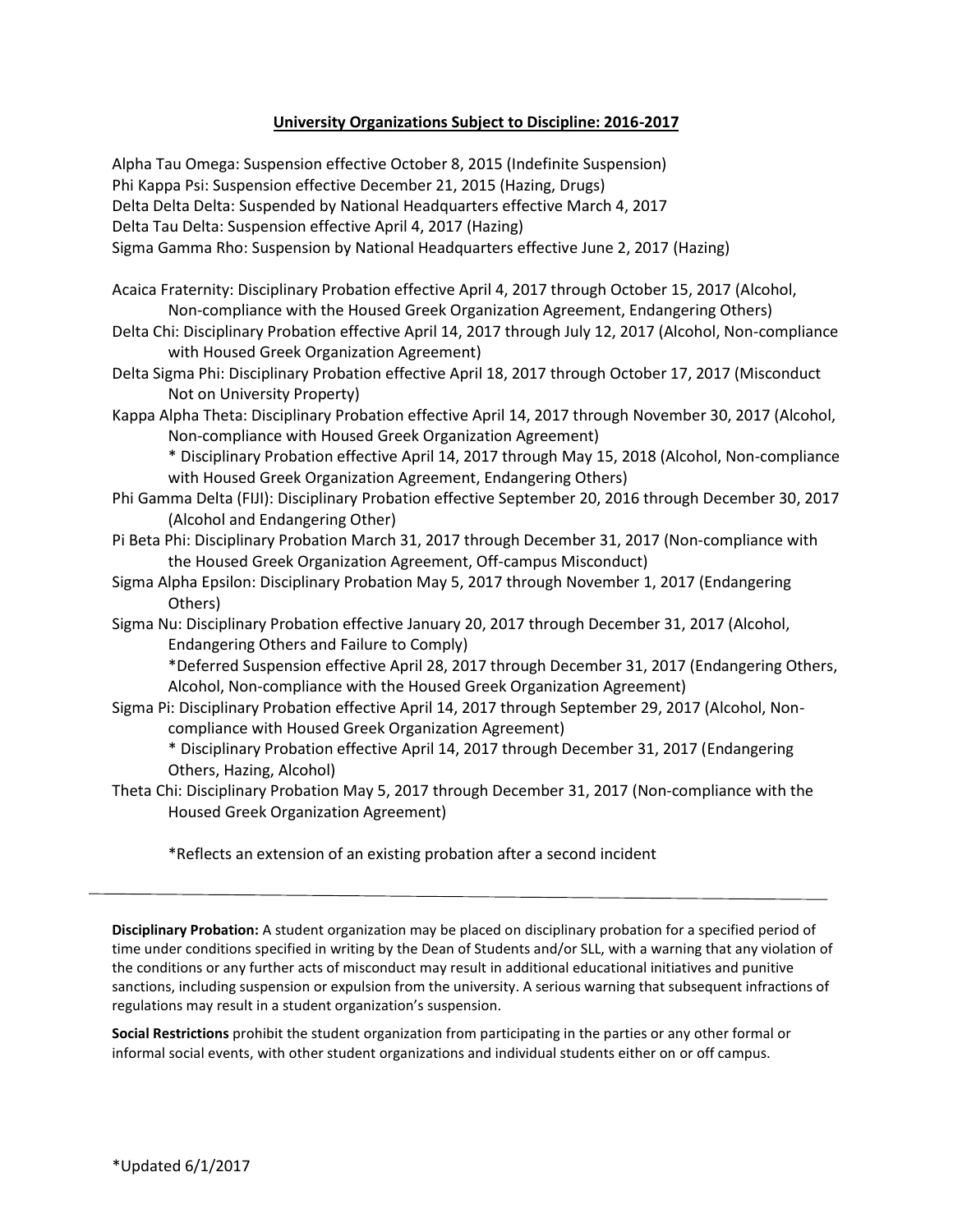**Campus Restrictions** prohibit student organizations from participating in some, or all, university events and privileges. Events include, but are not limited to, Homecoming and Little 500. University Privileges can include but not limit to, removal of check listing benefits, academic reporting, and judicial releasing from SLL.

**Deferred Suspension:** Organizational suspension from Indiana University may be deferred for a period of time, with the provision that a lesser sanction(s) be completed within that period of time. If the lesser sanctions are not completed in the time period assigned the deferred sanction will automatically go into effect, and the student organization will have no further opportunity to appeal the deferred sanction. Additionally, an organizational suspension will immediately take effect if the organization is found responsible by administrative conference or an additional SOEB conference.

**Suspension:** Organizational suspension from Indiana University means the student organization will cease and desist all activities and disband. The length of a suspension will be proposed by the SOEB or Administrative Conference Board and decided by the Dean of Students.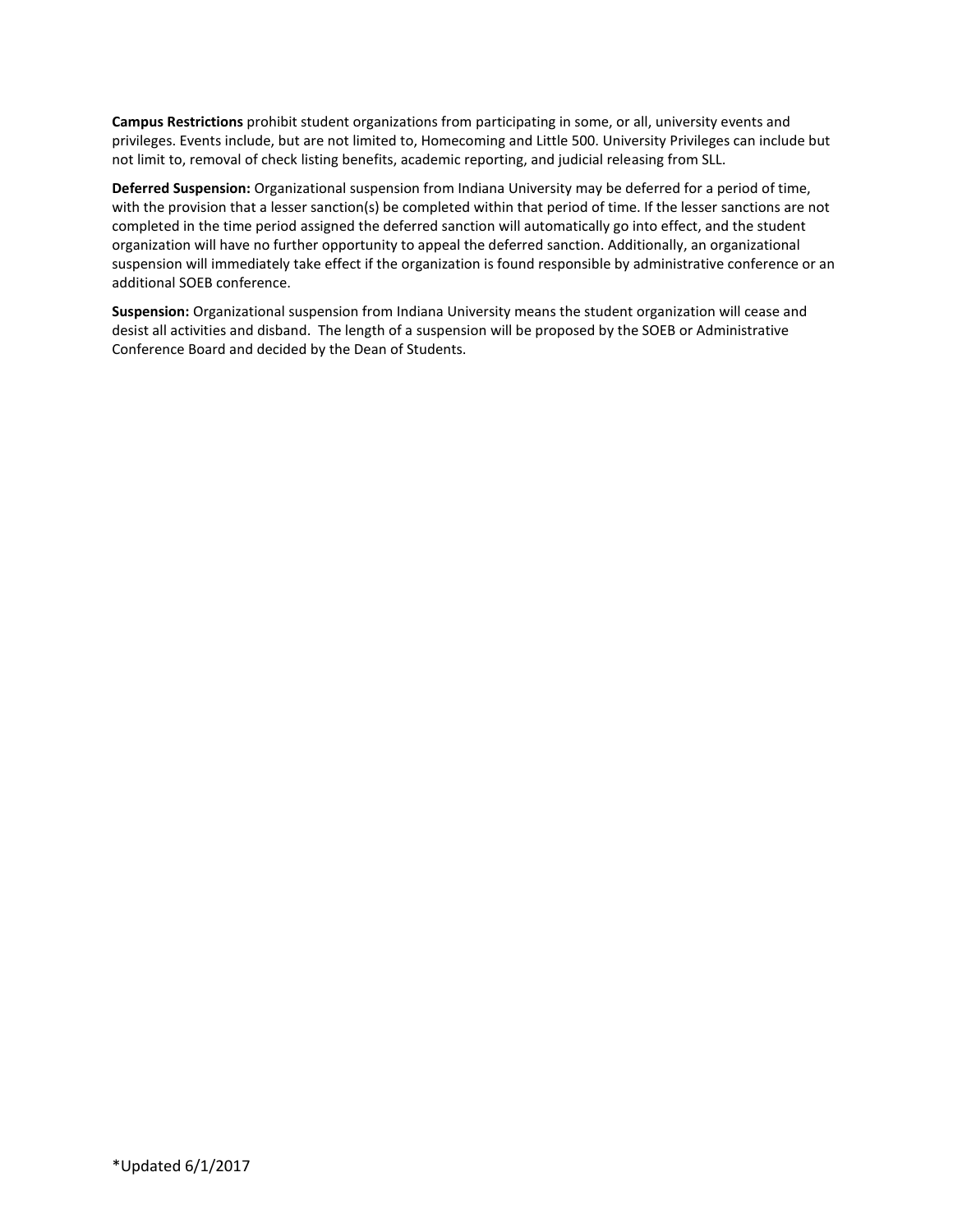## **Indiana University Organizations Previously on Probationary Status for 2016-2017**

- Acaica Fraternity: Social Restrictions effective April 4, 2017 through May 20, 2017 (Alcohol, Non compliance with the Housed Greek Organization Agreement, Endangering Others)
- Alpha Epsilon Pi: Disciplinary Probation effect April 20, 2016 through December 31, 2016 (Alcohol) Social Restrictions effect April 20, 2016 through November 1, 2016
- Alpha Gamma Delta: Disciplinary Probation effective April 11, 2016 through March 31, 2017 (Hazing) Beta Theta Pi: Disciplinary Probation effect November 17, 2016 through February 17, 2017 (Alcohol) Delta Upsilon: Disciplinary Probation effect April 20, 2016 through November 1, 2016 (Alcohol)
- Social Restrictions effect April 20, 2016 through November 1, 2016
- Delta Upsilon: Deferred Suspension effective June 30, 2016 through December 31, 2016 (Alcohol, Failure to Comply, Endangering Others)
- Delta Upsilon: Disciplinary Probation effective December 31, 2016 through May 15, 2017 (Alcohol, Failure to Comply, Endangering Others)
	- Social Restrictions effective June 30, 2016 through May 15, 2017
- Kappa Delta: Disciplinary Probation effective November 11, 2016 through February 11, 2017 (Alcohol and Endangering Others)
- Lambda Chi Alpha: Disciplinary Probation effect November 11, 2016 through February 11, 2017 (Alcohol and Endangering Others)
- Omega Psi Phi: Disciplinary Probation effective February 15, 2017 through May 15, 2017 (Harassment, Alcohol, Non-compliance with UnHoused Greek Organization Agreement) Social Restriction effective February 15, 2017 through completion of sanctions
- Phi Delta Theta: Disciplinary Probation effective October 20, 2016 through January 20, 2017 (Alcohol)
- Phi Gamma Delta (FIJI): Social Restrictions effect May 5, 2016 through November 1, 2016 (Alcohol) Disciplinary Probation effective September 20, 2016 through May 31, 2017 (Alcohol and Endangering Others)
- Phi Gamma Delta (FIJI): Disciplinary Probation effect May 5, 2016 through December 31, 2016(Alcohol) Social Restrictions effect September 20, 2016 through December 30, 2016 (Alcohol)
- Phi Mu: Disciplinary Probation effective April 20, 2016 through December 31, 2016 (Endangering others) Social Restrictions effect April 20, 2016 through October 1, 2016
- Pi Beta Phi: Disciplinary Probation effective September 19, 2016 through May 31, 2017 (Endangering Others)
- Pi Kappa Alpha: Disciplinary Probation effective February 22, 2016 through December 31, 2016 (Created an unsafe environment that resulted in an allegation of sexual assault \*Organization selfreported)
- Sigma Alpha Mu: Deferred Suspension effective February 10, 2016 through December 31, 2016 (Hazing)
- Sigma Chi: Disciplinary Probation effective November 2, 2016 through May 2, 2017 (Alcohol)
- Sigma Delta Tau: Disciplinary Probation effective April 11, 2016 through December, 31, 2016 (Hazing) Sigma Nu: Disciplinary Probation effective November 9, 2016 through May 9, 2017 (Alcohol)
- Sigma Phi Epsilon: Disciplinary Probation effective December 14, 2015 through October 17, 2016 (Alcohol)
- Tau Kappa Epsilon: Disciplinary Probation effective January 11, 2017 through April 11, 2017 (Alcohol and Endangering Others)
- Theta Phi Alpha: Disciplinary Probation effect April 12, 2016 through December 31, 2016 (Endangering others)